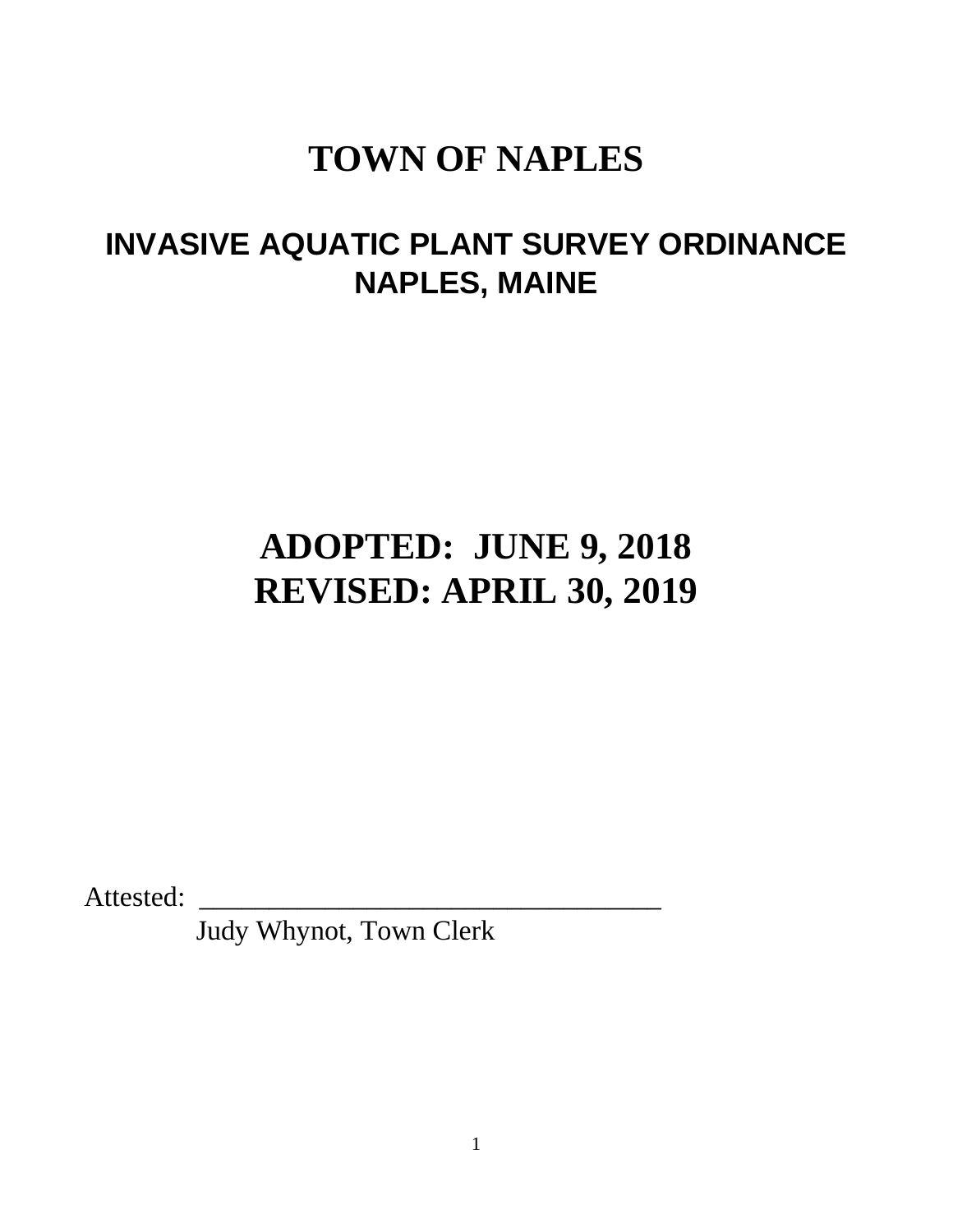### **Section 1. PURPOSE**

The purpose of this Ordinance is to prevent the introduction of invasive aquatic plants into Long Lake, Brandy Pond, Trickey Pond, Sebago Cove, Cold Rain Pond, Peabody and Sebago Lake in the Town of Naples, Maine. Protecting the public and private economic resources, fish and wildlife habitat, and the natural beauty of the lake and pond is of prime importance to the overall welfare of lakeshore communities. Only a small fragment of an invasive plant can infest and ultimately destroy a lake, and Long Lake has already experienced an infestation of Variable Leaf Water Milfoil.

### **Section 2. STANDARDS**

This Ordinance requires that all owners of Boat Launching Sites and Significant Boat Docking Facilities, as defined herein, obtain an annual plant survey from a Certified Party, as defined herein. This Ordinance requires that the annual survey shall be conducted between June 15 and August 15. The survey should be conducted early in the prime growing season for aquatic plants, but this time range is intended to allow flexibility to accommodate variations in weather conditions, water conditions, and availability of Certified Parties.

Annual surveys for aquatic invasive plants at Boat Launching Sites and/or Significant Docking Facilities on Long Lake, Brandy Pond, Trickey Pond, Sebago Cove, Cold Rain Pond, Peabody and Sebago Lake in the Town of Naples, Maine will be the responsibility of the landowner where the site or facility is located. The Town shall provide forms to certify proof of survey and a list of qualified individuals or entities who capable of conducting aquatic plant surveys.

### **Inspection requirement for Marina's and Campgrounds**:

- 1) Any employee of a marina or campground that launches boats shall attend an annual Courtesy Boat Inspector Training.
- 2) Boats maintained and launched by a marina employee must be inspected prior to launch by marina staff.
- 3) Boats launched by individuals privately at the marina or campground must be inspected for invasive plants by trained staff. These inspections should be documented using the same forms used by all Courtesy Boat Inspectors throughout the state. These forms should be turned into the town by October 15<sup>th</sup>. Any boat with a suspicious plant will be cleaned thoroughly prior to launch.
- 4) Boats that have been winterized and stored on site may be exempted from inspection

### **Section 3. DEFINITIONS**

**Boat Launching Sites** shall mean any location where motorized watercraft of any type are launched or removed from Long Lake, Brandy Pond, Trickey Pond, Sebago Cove, Cold Rain Pond, Peabody and